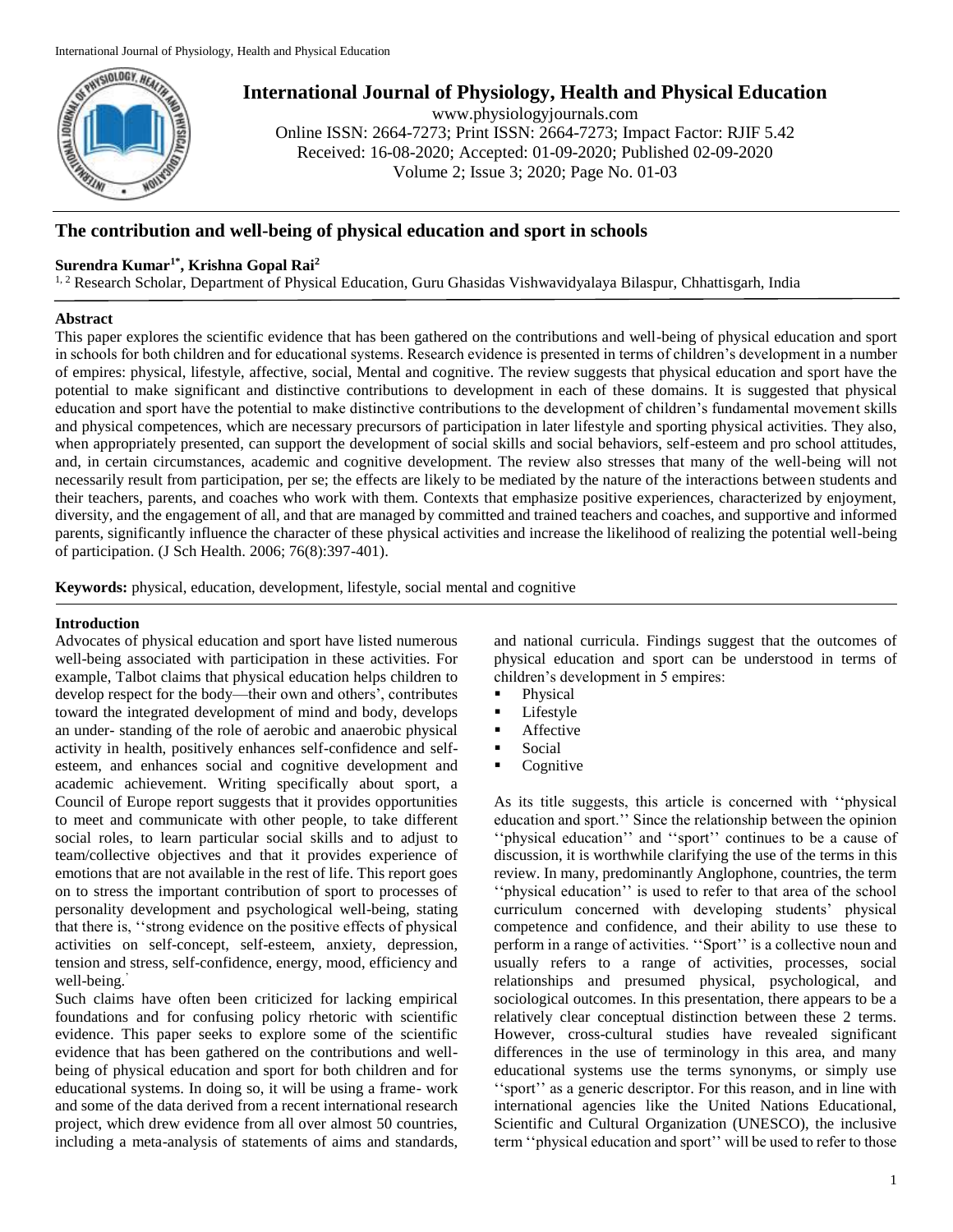structured, superintend physical activities that take place at school and during the school day.

#### **Physical Development**

Physical education and sport in school is the main societal institution for the development of physical skills and the provision of physical activity in children and young people. For many children, school is the main environment for being physically active, through either physical education and sport programs or after-school activities. There is evidence that for a growing number of children, school provides the main opportunity for regular, structured physical activity as a combination of economic pressures and parental worry for safety means that fewer children are able to play games in out of school settings. Moreover, school-based physical education and sport offers a regulated opportunity for usually qualified, accountable teachers to introduce physical activities and lifestyle skills and knowledge in a structured way to all children, within a safe and supportive environment.

The physical health well-being of regular physical activity is well established. Regular participation in such activities is associated with a longer and better quality of life, reduced risk of a variety of diseases, and many psychological and emotional advantages. There is also a large body of literature showing that inactivity is one of the most significant causes of death, disability, and reduced quality of life across the developed world. Evidence is starting to appear suggesting a favorable relationship between physical activity and a host of factors affecting children's physical health, including diabetes, blood pressure, bone health, and obesity.

Basic movement skills, like those developed in physical education and sport form the foundation of almost all later sporting and physical activities. There is evidence that those who have developed a strong foundation in fundamental movement skills are more likely to be active, both during childhood and later in life. There is also a frequently cited, but under researched, hypothesis that the development of a broad range of these basic movement skills through physical education and sport programs is a necessary condition for excellence in sport. Conversely, children who have not been able to acquire an adequate base of movement competences are more likely to be excluded from participation in organized sports and play experiences with their friends because of a lack of basic physical skills. So, as one of the most highly valued aspects of many children's and young people's lives, such omission from the activities that make up physical education and sport is likely to have far-reaching and harmful consequences to the development and education of many children.

#### **Lifestyle Development**

Physical inactivity has been identified as a major risk factor for coronary heart disease, as well as being associated with premature mortality and obesity. It is not surprising, then, that physical education and sport programs-some of the few opportunities to promote physical activities amongst all children - have been proposed as a cost-effective way to influence the next generation of adults to lead physically active lives.

The mechanisms by which active young people become active adults are unclear. However, research suggests that a number of factors contribute to the establishment of physical activity as part of a healthy lifestyle. There is some evidence that health-related behaviors learned in childhood are often maintained into adulthood. The Amsterdam Growth Study did not find evidence of tracking of physical activity from 13 and 27 years. Other studies, however, have found that youth activity carries on into later life. Interestingly, studies also show how strongly inactivity in youth tracks to adulthood, so exclusion from physical education and sport can be associated with a legacy of inactivity and associated ill-health in the years to come.

#### **Affective Development**

There is now fairly consistent confirmation that regular activity can have a positive effect upon the psychological well-being of children and young people, although the underlying mechanisms for explaining these effects are still unclear. The evidence is particularly strong with regards to children's self-esteem. Other associations with regular activity that have been reported include reduced stress, anxiety, and depression. All of these lend support to the claim that well-planned and presented physical education and sport can contribute to the improvement of psychological health in young people.

One especially relevant set of findings, in this regard, relates to the development of perceived physical competence. It has been suggested that self-esteem is influenced by an individual's perceptions of competence or adequacy to achieve, and that It is also worth considering the growing interest in the relationship between physical education and sport and students' general attitudes toward school. The evidence supporting such claims is limited and is mostly based on small-scale studies or anecdotal evidence. However, some studies report generally positive outcomes in terms of pupil attendance following the introduction of physical education and sport schemes, and there is evidence from studies of pupils at risk of exclusion from school that an increase in the availability of physical education and sport programs would make the school experience more attractive.

On the theme of the relationship between physical education and sport and attitudes to school, it ought to be acknowledged that not all pupils enjoy such activities, at least when presented in certain ways. For example, many girls acquire a progressive disillusionment with certain aspects of physical education and sport and totally disengage from participation as they move through secondary schooling. So it would be misleading to suggest that physical education and sport will necessarily contribute toward positive attitudes to school in all students as inappropriate provision might actually increase disaffection and truancy. More positively, though, there is a great deal of research showing that when physical education and sport activities are presented in attractive and relevant ways to girls, they can enjoy participation as much as boys.

#### **Social Development**

The research literature on the relationship between physical education and sport and social development is equivocal. It does not seem to be the case that pro social behavior necessarily improves as a result of engagement, and there is evidence that in some circumstances behavior actually worsens. However, numerous studies have demonstrated that appropriately structured and presented activities can make a contribution to the development of pro social behavior, and can even combat antisocial and criminal behaviors in youth.